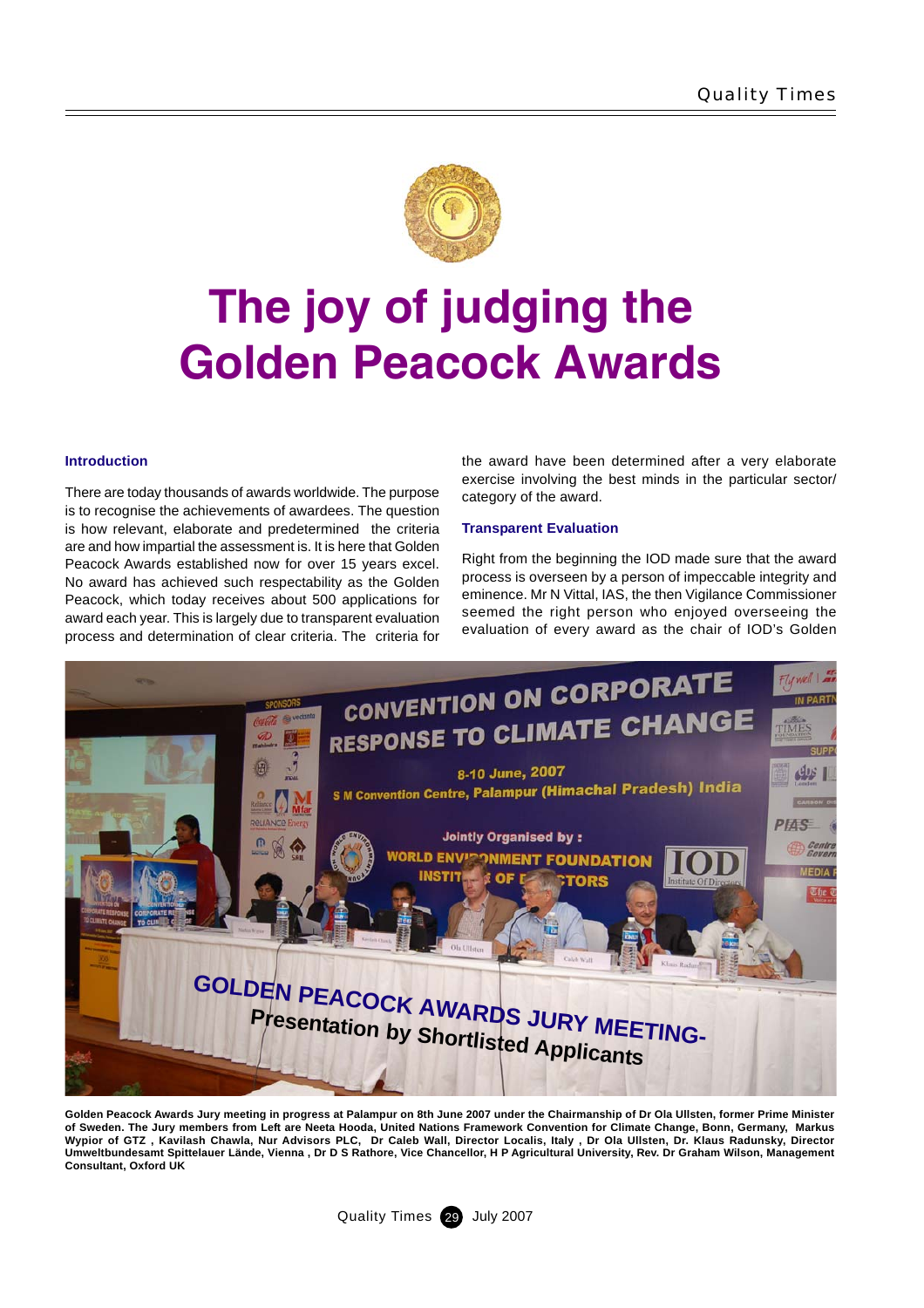



**Chairman & Award Jury**



**Justice P N Bhagwati Justice M N Venkatachaliah Justice A M Ahmadi N Vittal Pradeep Chaturvedi**

Peacock Awards Committee, a role which after his retirement was taken over by Mr T K A Nair, IAS, currently the Principal Secretary to the Prime Minister.

With passage of time the number of awards, the categories and the sectors increased and it became impossible for same jury to be involved for each award. There are today ten awards for different types of recognitions. Each award is divided (see Table 1) either Global or National. The awards are given separately for different categories and sectors (see table 2). This year at the IOD Foundation Day on 17 August 2007 there will be a fresh award to recognise young entrepreneurs: ie The Golden Peacock Award for Young Entrepreneurs. This award is meant for achievers under 30.

Today there are three most eminent chief justices of India involved in the Golden Peacock Awards evaluation process. The Golden Peacock Awards committee is chaired by one of India's most eminent Chief Justice Justice P N Bhagwati. Not many people would be aware that this eminent judge courted arrest in 1942 in the Quit India movement. It is the deep commitment and burning patriotism that has characterised Justice Bhagwati's achievements. He has been the longest serving member of Human Rights Committee of the UN. Justice Bhagwati has been responsible for making a large number of innovations on advancing human rights in India through creative interpretation of the law. He expanded the reach and contacts of human rights embodied in the constitution and was the pioneer of the public interest litigation



**Golden Peacock Awards final grand jury meeting in progress under the Chairmanship of Dr Ola Ullsten, former Prime Minister of Sweden to select the Winners of Golden Peacock Environment Management Award 2007**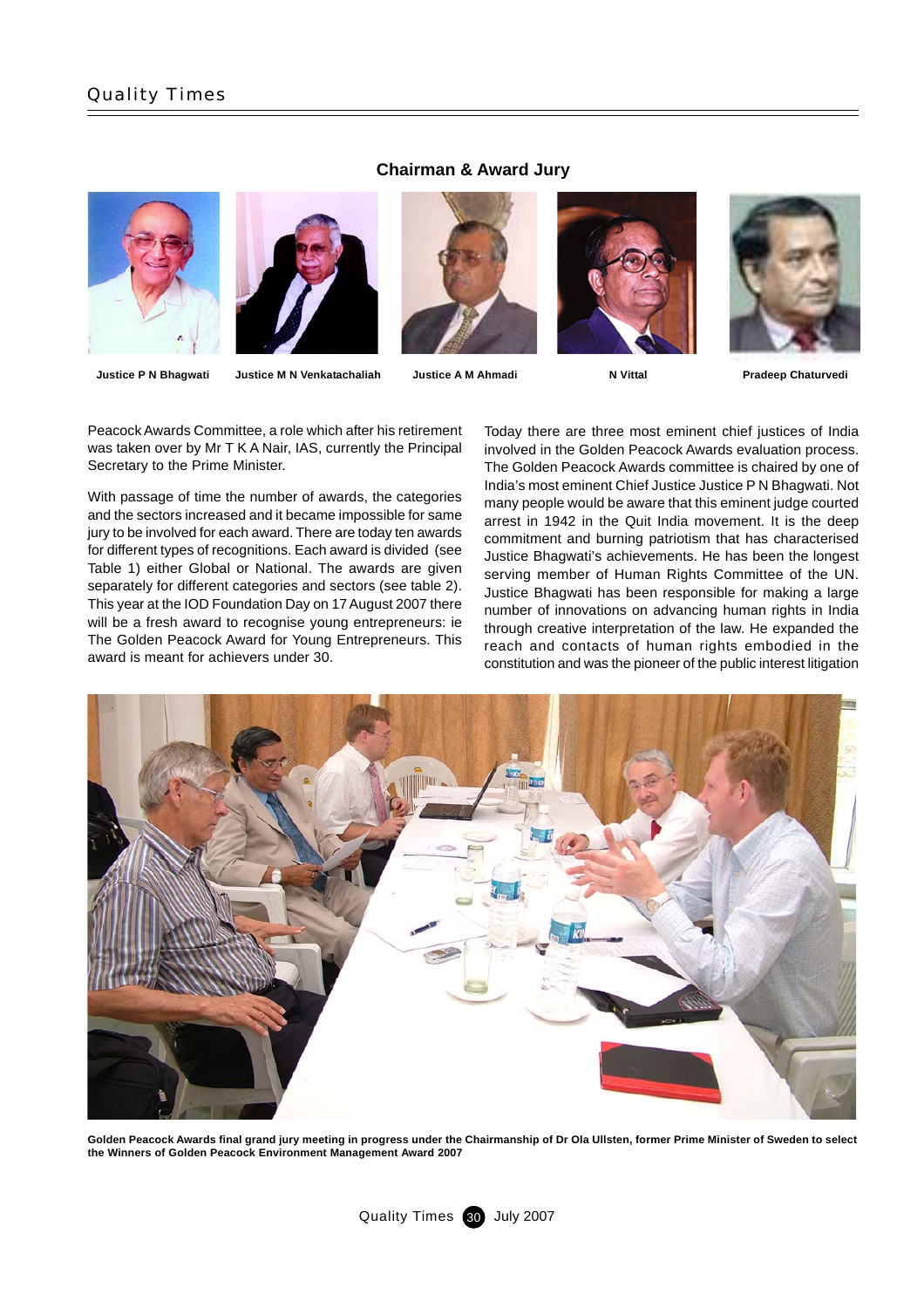

**L to R: Justice A M Ahmadi, former Chief Justice of India and Chairman of the Jury, Justice A K Srivastava former Chief Justice of Allabhabad High Court, Lt. Gen Surinder Nath, former Chairman, UPSC & Director L & T, Dr Uddesh Kohli, Chairman, Consultancy Development Centre & Former CMD, Power Finance Corporation**

**Table 1**

### **Golden Peacock Awards**

**The Golden Peacock awards are in two categories:**

- **1. Global Awards**
- **2. National Level Awards**

### **Entries are invited for following National Annual Awards**

- 1. Golden Peacock Environment Management Award (GPEMA)
- 2. Golden Peacock Eco-Innovation Award (GPEIA)
- 3. Golden Peacock Occupational Health & Safety Award (GPOHSA)
- 4. Golden Peacock National Training Award (GPNTA)
- 5. Golden Peacock Innovation Award (GPIA)
- 6. Golden Peacock Award for Excellence in Corporate Governance (GPAECG)
- 7. Golden Peacock Award for Corporate Social Responsibility (GPAECSR)
- 8. Golden Peacock National Quality Award (GPNQA)
- 9. Golden peacock Innovation Management Award (GPIMA)
- 10. Golden Peacock Innovative Product/ Service Award (GPIPSA)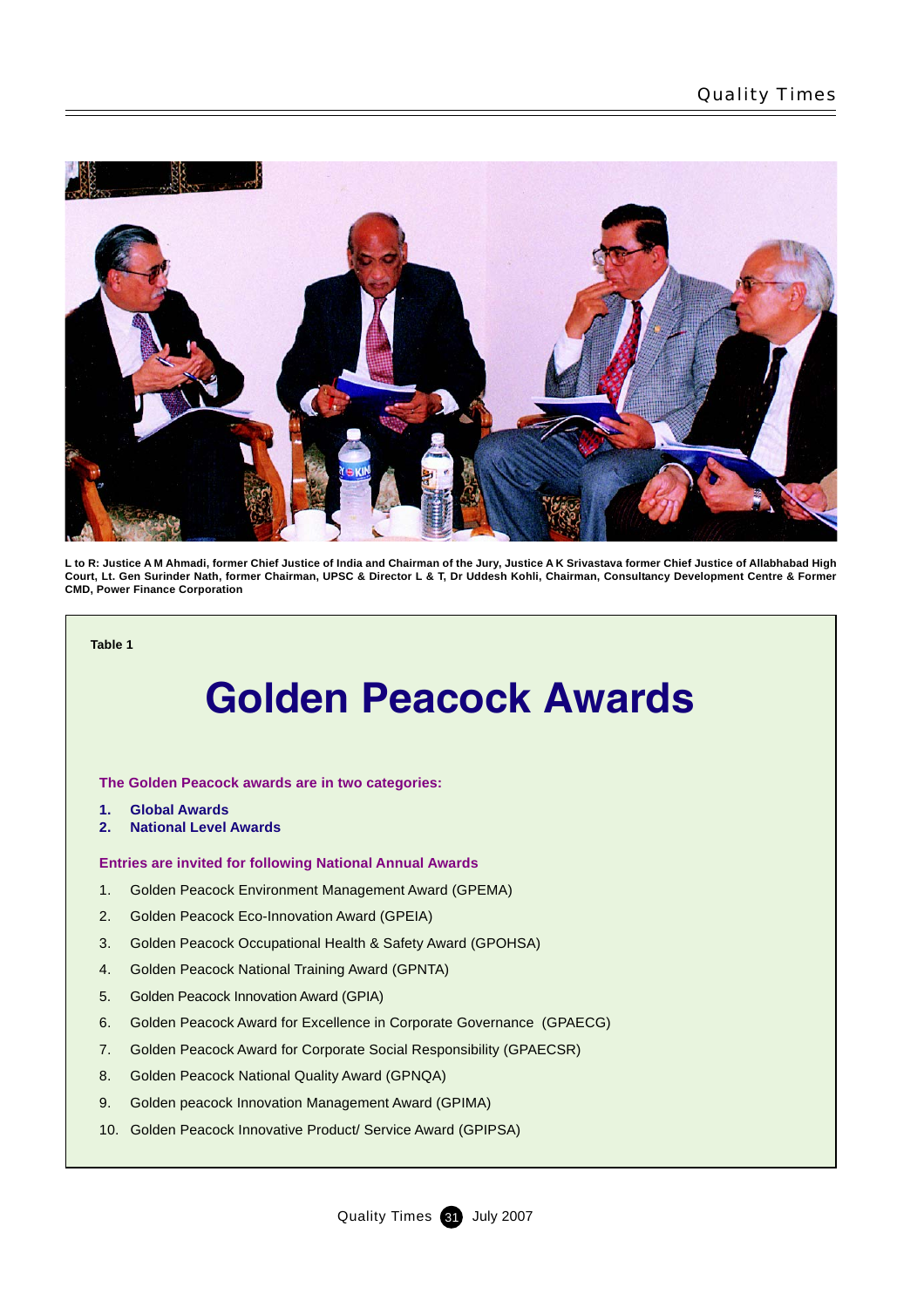

**Golden Peacock Awards Grand Jury Meeting in progress under the chairmanship of Mr T K A Nair, IAS, Principal Secretary to Prime Minister of India**

to make human rights meaningful for the large masses of the poor and disadvantaged in the country. This strategy has won global admiration.

We have been fortunate to have the various categories of this award judged by eminent judges such as Justice M N Venkatachaliah, one of India's most admired and distinguished Chief Justices, a doyen of jurisprudence and unmatched simplicity and erudition. Justice M N Venkatachaliah was also Chairman of National Human Rights Commission. Even

**"The joy of judging these awards stems from the very process which is so transparent and this makes the task that much worthwhile".**

### **Justice P N Bhagwati**

today his judgements are regarded as landmarks. He also chaired constitutional reform commission and headed the Listing Services Authority.

Another outstanding judicial personality who often heads the Golden Peacock Evaluation process is Justice A M Ahmadi who was the Chief Justice of the Supreme Court of India from 1994 to 1997. Appointed as the Judge of Gujarat High Court in 1976 Justice Ahmadi was elevated to become the Chief Justice of the Supreme Court in Sept 1994. He is also the Chancellor of the Aligarh Muslim University and is on the board of several pre-eminent national and international bodies.

The grand jury of the Golden Peacock Awards has several other eminent persons from different walks of life as its members. Full list appears separately at Table 3. Applications for the Golden Peacock Awards go through several stages of the evaluation processes. Having passed the screening committee each application is marked minium by 2 different assessors. The assessors play a most important part in the evaluation process. Each assessor is an expert in his/her field. The role of Chief Assessor is performed most eminently by Mr Pradeep Chaturvedi who himself is a person with unmatched wisdom and scholarship – a distinguished engineer with uncanny understanding of management issues. Consultant with various UN organisations such as FAO, Mr Chaturvedi was Chairman of Institution of Engineers and is a member of World Energy Council. He acts as a moderator in the evaluation process for the final evaluation before the list is sent to the jury.

The jury decides the short-listed companies that need to be visited by one of the assessor for onsite verification. After the onsite verification a list of finalists is prepared who may then be asked to make a public presentation, which may be judged by another set of independent jury not involved in the process previously. The final process is usually associated with IOD's public conferences and presentations are made in the presence of conference delegates to a distinguished jury, which publicly announces the results after their evaluation. As Justice Bhagwati confessed, the joy of judging these awards stems from the very process which is so transparent and this makes the task that much worthwhile.

Quality Times 32 July 2007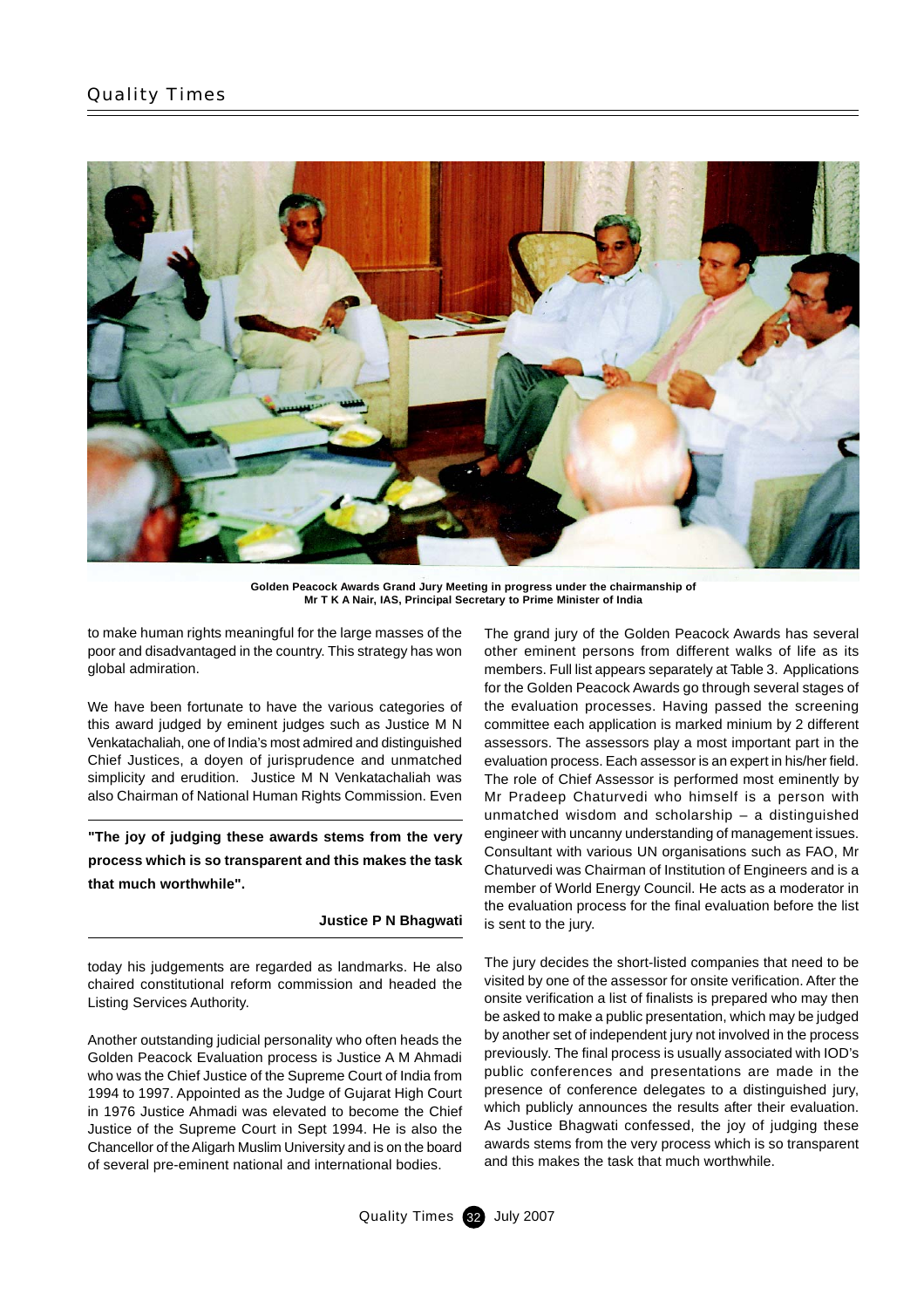

**Golden Peacock Awards Grand Jury Meeting in progress under the chairmanship of Justice A M Ahmadi, former Chief Justice of India**

**Table 2**

## **Awards Categories/Sectors**

### **Category**

- 1. Type Manufacturing or Service
- 2. Size Large or SME
- 3. Control PSU, Private Sector, Departmental Undertaking or NGOs

Types of Sectors under Manufacturing or Service could be further clubbed under the following Sub-sectors. In case of less entries in any particular sector, the award jury shall have the right to club it with similar sub-sectors for the purpose of award assessment.

### **1. Manufacturing/Processing Sectors**

- Aviation
- Automobile
- Metal (Including Ferrous and Non-Ferrous)
- Construction
- Electronics
- Agro Industry
- **•** Agricultural Appliances
- **a** Chemicals
- Pharmaceuticals **a** Bio -Tech
- **Telecommunication Equipment**
- $\bullet$  Infrastructure
- z Consumer Appliances / durables / FMCG
- Energy (including Oil, Gas, Coal and renewals)
- **IT Hardware**
- Lifestyle Products
- Food (including Food processing, beverages, bakery & dairy products)
- **Mining**
- Engineering Products
- Miscellaneous Products
- 

#### **2. Service Sectors** Hospitality

- 
- Logistics (other than transportation)
- z Transportation (Civil Aviation, Road Transport, Railways and Shipping)
- IT software services (including BPOs)
- Tele-communication services
- **Education and Training**
- Healthcare
- Trade (including Retail marketing)
- Media (including Entertainment / film / TV)
- **BPOs**
- Finance (including MF, Banks & insurance)
- Postal (including courier services)
- **Tourism** 
	- **Real Estate**
	- **Sports**
	- Miscellaneous Services